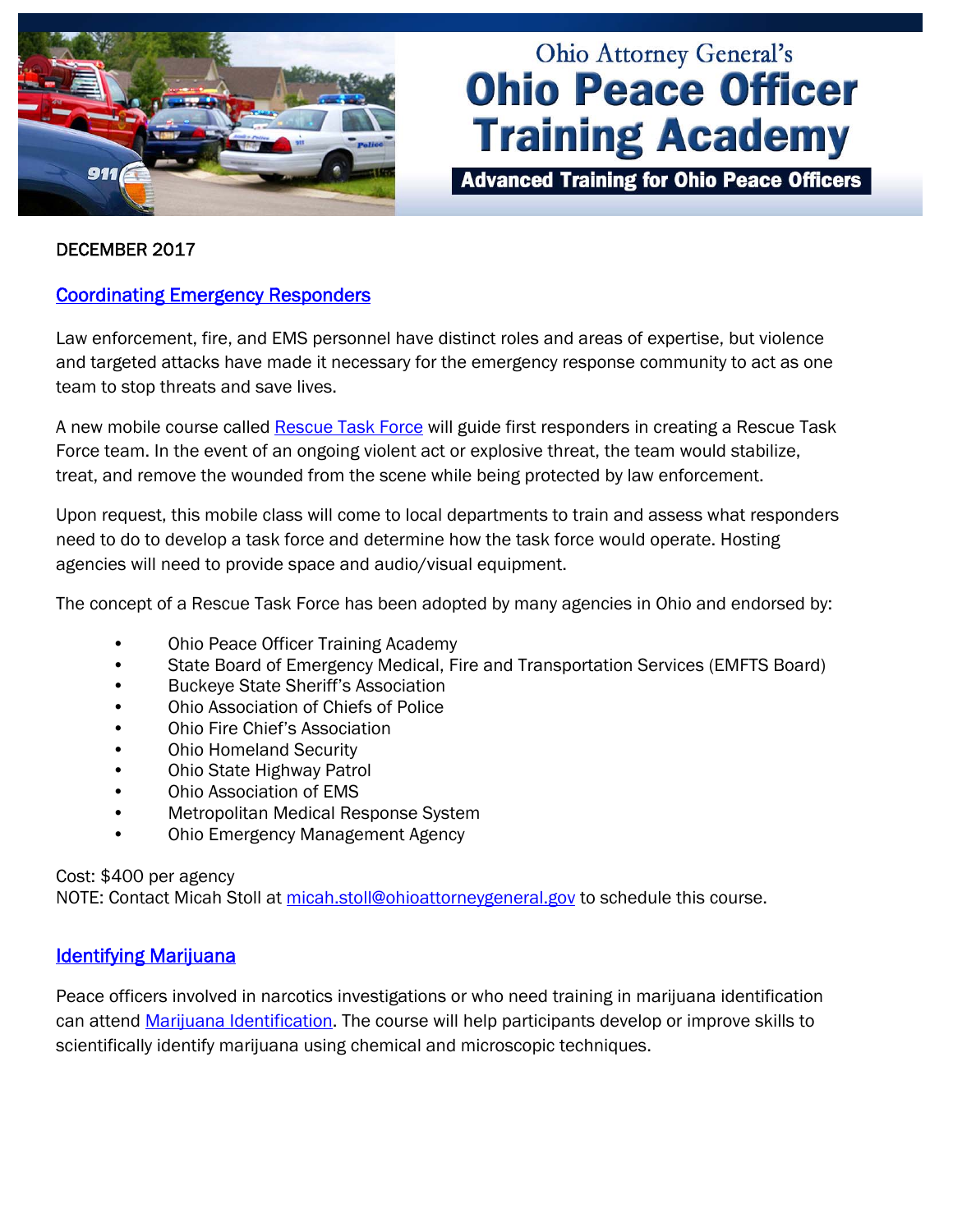Participants will use the modified Duquenois-Levine test, the effervescence test, and NIK field testing procedures. In addition, information about Ohio's new medical marijuana law will also be presented. Instructors will help students develop skills in the microscopic examination of substances. Also, students will participate in hands-on testing and conduct more than 50 microscopic and chemical examinations.

Jan. 18 - 19, 2018 OPOTA Main Campus 1650 St. Rt. 56 SW London, OH Cost: \$250

## **[Training a Community](http://www.ohioattorneygeneral.gov/Media/Newsletters/Ohio-Peace-Officer-Training-Academy-email-newslett/December-2017-(1)/Training-a-Community)**

Unfortunately, unexpected and tragic events such as active-shooting incidents and terrorist attacks have become more common, so communities are working to become more resilient. [Whole](http://www.ohioattorneygeneral.gov/Media/Newsletters/Ohio-Peace-Officer-Training-Academy-email-newslett/December-2017-(1)/Training-a-Community)  [Community Training](http://www.ohioattorneygeneral.gov/Media/Newsletters/Ohio-Peace-Officer-Training-Academy-email-newslett/December-2017-(1)/Training-a-Community) helps first responders, emergency management practitioners, and government officials understand their capabilities and weaknesses when collectively responding to emergency events.

The Whole Community approach engages the private and nonprofit sectors, including businesses, faith-based organizations, and the public.

For this regional class, an instructor will come to an area and work with members of the community to prepare for an emergency event. During the first session, the instructor will assess the needs of the community, determine the best way to organize its resources, and discuss how to prepare for emergency events. The second session will consist of tabletop exercises.

- The instructor will help participants with:
- Defining the roles and responsibilities of responders.
- Identifying who is missing from the preparation process.
- Identifying strengths of the community.
- Identifying weaknesses and figuring out how the community can resolve those issues.
- Emphasizing the importance of including the government and other community partners.
- Discussing ways to enhance resiliency.
- Communicating throughout the process.

This course can be scheduled regionally, as requested. Hosting agencies will need to provide the space and audio/visual equipment.